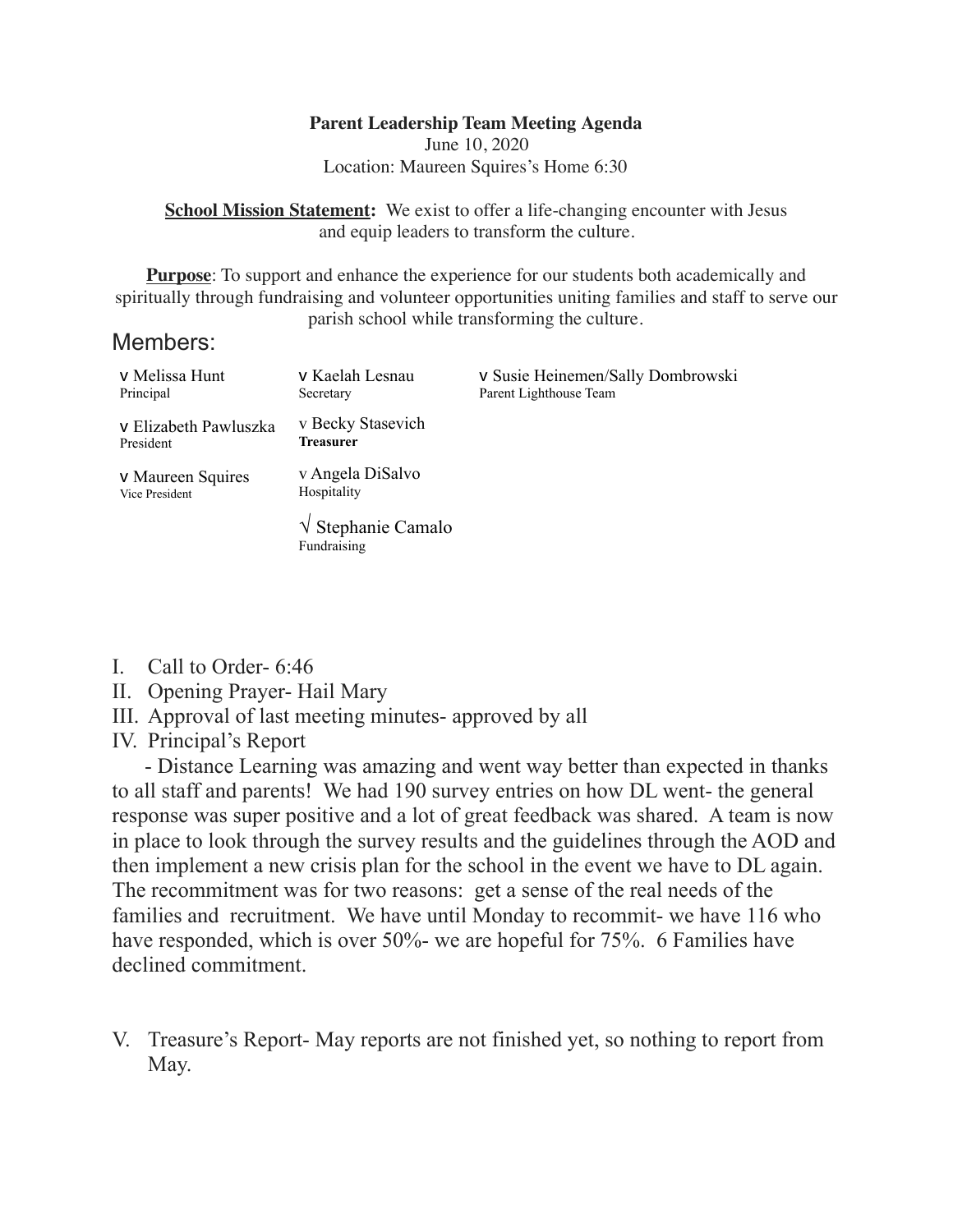The Giving Tuesday Money (\$15,000) was given to the school, not the PLT. Sally asked about the Boutinere and Bowtie money that she sent and would like to donate it to the school.

Steph questioned why the PLT is not getting the money from the Giving Tuesday. There are a few items for approval: the request from Amity from the Uniform Closet for \$562. We all approved to pay in full. We budgeted for the Spring Musical- and we have \$600 left, which will go pack into the PLT funds. Melissa asked to transfer funds over to the school form the PLT for Tuition Assistance, Leader In Me, and Technology. Steph brought up a great point about asking Leader in Me for a deferment for this year: pay \$12,500 this year and the remaining next year since we did not have a chunk of our school year to work with the students. The \$25K was cushioned for next year to account for supplies and such that teachers may want. Becky attached a budget in hopes to schedule a budget meeting in the near future. We will wait until the budget meeting to decide on the transferring of funds then. We had about \$100k cash on hand at the end of the year, we should be standing at about \$38K to start the year.

## VI. Outstanding Business

- A. Fun Run-
	- 1. Giving Tuesday took place of the Fun Run this year. We specifically stated that the fundraising would go to the Vollbrecht fund, so it'll get transferred right to there. There was in-depth discussion on how the Vollbrecht fund works and the process in which families must go through in order to receive assistance.
- B. Fall Bash- we have some great plans, but everything is on hold until we know exactly what we will be able to to do. Melissa suggested pushing for an October date and hopes that we will have presidence over everything else for gym use. Steph has been hard at work getting water, vodka, Two Chicks (canned drinks), and the Coors Light has all donated for our event. We will hire bartenders and a caterer. Antonio's is donating late night pizza. There will be a small mini live auction, baskets, etc and possibly a special VIP dinner (Bigalora will have their food truck there for it). We will try to move it to  $10/24/20$ .

# VII. New Business

 A. New Board 2020-2021- There are a few people who are interested in the board. We should do a group informational meeting, give an idea of what the meetings will be like, the commitment level, etc. Once they know about the positions, have them discern about what position they are interested in. We have